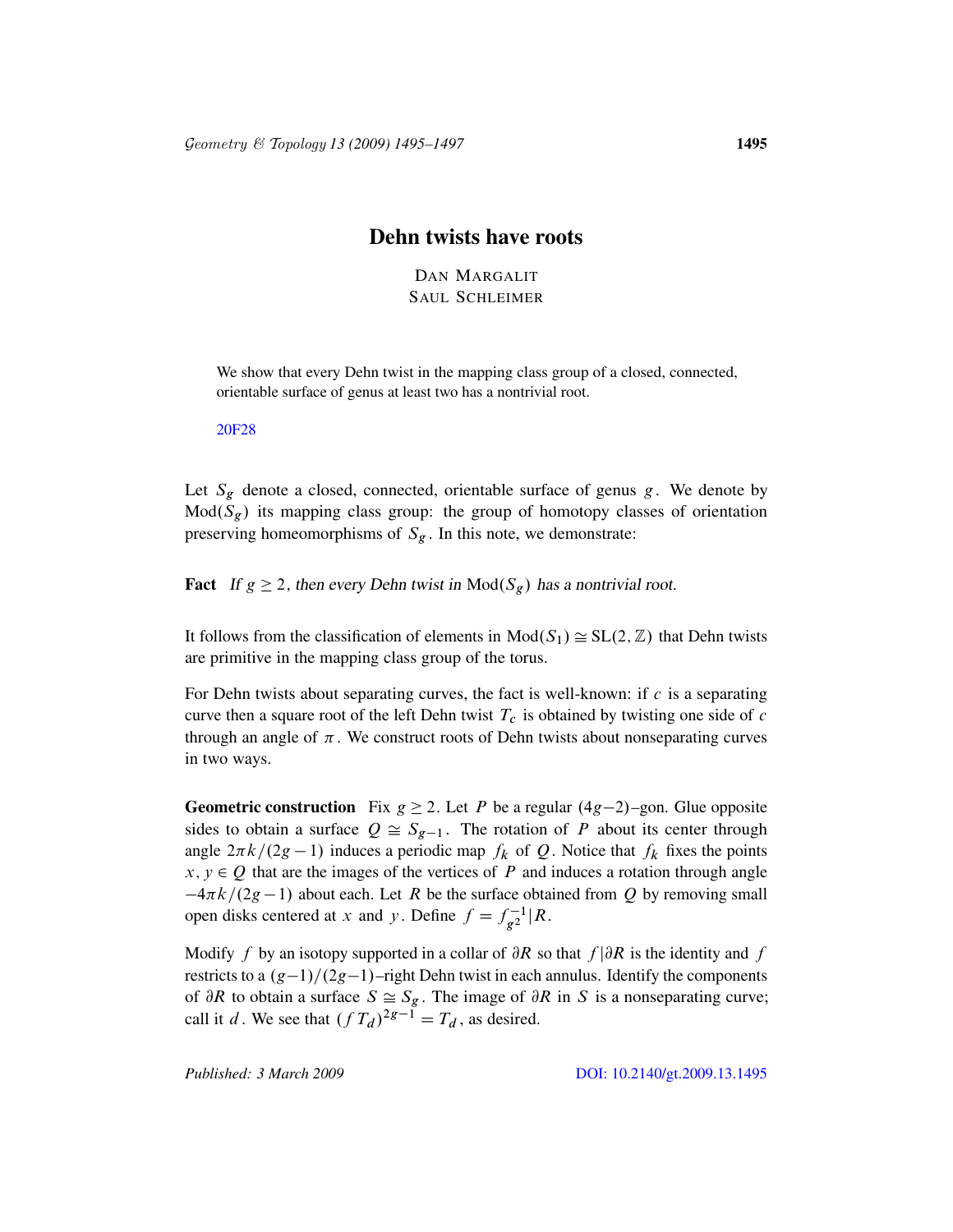Algebraic construction Let  $c_1, \ldots, c_k$  be curves in  $S_g$  where  $c_i$  intersects  $c_{i+1}$ once for each  $i$ , and all other pairs of curves are disjoint. If  $k$  is odd, then a regular neighborhood of  $\bigcup c_i$  has two boundary components, say  $d_1$  and  $d_2$ , and we have a relation in  $Mod(S_{\varphi})$ :

$$
(T_{c_1}^2 T_{c_2} \cdots T_{c_k})^k = T_{d_1} T_{d_2}.
$$

This relation comes from the Artin group of type  $B_n$ , in particular, the factorization of the central element in terms of standard generators. The relation also follows from the  $D_{2p}$  case of [2, Proposition 2.12(i)]. If  $k = 2g - 1$  the curves  $d_1$  and  $d_2$  are isotopic nonseparating curves; call this isotopy class  $d$ . Using the fact that  $T_d$  commutes with each  $T_{c_i}$ , we see that

$$
[(T_{c_1}^2 T_{c_2} \cdots T_{c_{2g-1}})^{1-g} T_d]^{2g-1} = T_d.
$$

In the remainder of the paper, we find roots for several analogues of Dehn twists.

**Roots of half-twists** We denote by  $S_{0,n}$  a two-sphere with *n* punctures (or cone points). Let d be a curve in  $S_{0,2g+2}$  with two punctures on one side and 2g on the other. On the side of  $d$  with two punctures we perform a left half-twist. On the other side of d we perform a  $(g-1)/(2g-1)$ –right Dehn twist by arranging the punctures so that one puncture is in the middle and the other punctures rotate around this central puncture. The  $(2g-1)$ –st power of the composition is a left half-twist about d. Thus, we have roots of half-twists in  $Mod(S_{0,2g+2})$  for  $g \geq 2$ . Forgetting the central puncture gives roots of half-twists in  $Mod(S_{0,2g+1})$ .

In the geometric construc[tio](#page-2-0)n, reflection through the center of the polygon  $P$  induces a hyperelliptic involution of the surface  $S$ . In the algebraic construction there is a hyperelliptic involution preserving each curve  $c_i$ . In either case there is an induced orbifold double covering  $S_g \rightarrow S_{0,2g+2}$  and the root of the Dehn twist descends to the given root of the half-twist in  $Mod(S_{0,2g+2})$  [1, Theorem 1 plus Corollary 7.1].

**Roots of elementary matrices** If we consider the map  $Mod(S_g) \rightarrow Sp(2g, \mathbb{Z})$  given by the action of  $Mod(S_g)$  on  $H_1(S_g, \mathbb{Z})$  we also see that elementary matrices have roots in  $Sp(2g, \mathbb{Z})$ :

| $\sqrt{1}0$ |                                                | 01 |  |  | (1100)                                                                              |
|-------------|------------------------------------------------|----|--|--|-------------------------------------------------------------------------------------|
|             | $\begin{bmatrix} 0 & 1 & 0 & 0 \end{bmatrix}$  |    |  |  | $\begin{array}{ c c c c c } \hline 0&1&0&0 \\ \hline 0&0&1&0 \\ \hline \end{array}$ |
|             | $\begin{bmatrix} 0 & 1 & -1 & 1 \end{bmatrix}$ |    |  |  |                                                                                     |
|             | $(01 - 10)$                                    |    |  |  | $\langle 0001 \rangle$                                                              |

By stabilizing we obtain cube roots of elementary matrices in  $Sp(2g, \mathbb{Z})$  for  $g \geq 2$ .

Geometry & Topology*, Volume 13 (2009)*